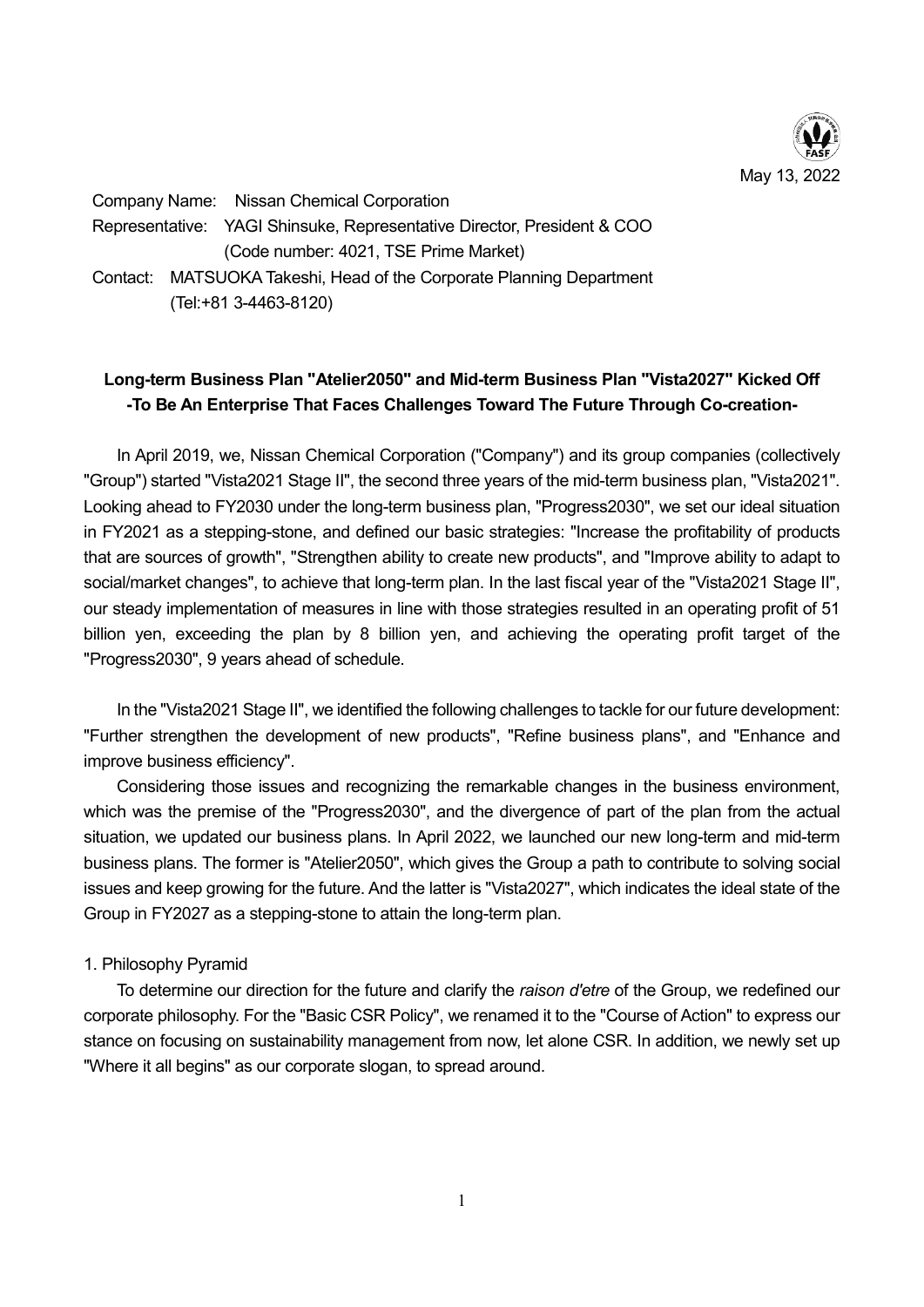

### 2. Overview of Long-term Business Plan "Atelier2050"

#### (1) Ideal State in FY2050

| <b>Corporate State</b>                                                                                                                                                                 |                                           | <b>Organizational State</b><br>A group of co-creators that face<br>challenges for change with a strong<br>passion |                                                                                                                                                                                                                                                                  |  |
|----------------------------------------------------------------------------------------------------------------------------------------------------------------------------------------|-------------------------------------------|-------------------------------------------------------------------------------------------------------------------|------------------------------------------------------------------------------------------------------------------------------------------------------------------------------------------------------------------------------------------------------------------|--|
| A "Future-Creating Company" that<br>grows through seeking to enrich<br>people and nature                                                                                               |                                           |                                                                                                                   |                                                                                                                                                                                                                                                                  |  |
|                                                                                                                                                                                        |                                           |                                                                                                                   |                                                                                                                                                                                                                                                                  |  |
| <b>Business Areas</b>                                                                                                                                                                  | <b>Social Involvement</b>                 |                                                                                                                   | <b>Employees State</b>                                                                                                                                                                                                                                           |  |
| ■ Growth is achieved with Information &<br>Communication, Life Science, and<br>Environment & Energy as growing<br>business areas, and Materials & Services<br>as a core business area. | Expanding businesses and<br>social issues | products that contribute to solving<br>Advancing the Group's business                                             | <b>Basic Stance</b><br>• Valuing the integrity as the strength<br>We trust and respect people. We achieve things<br>with responsibility. We make efforts for someone<br>else and work together as well. Integrity is the<br>advantage and identity of the Group. |  |
| ■ Life Science business is expanding with                                                                                                                                              |                                           |                                                                                                                   | <b>E</b> Taking a step forward with the vision                                                                                                                                                                                                                   |  |
| the microbial control technology as the<br>core, and Information & Communication<br>business is growing with sensing                                                                   |                                           | management that prioritizes less<br>effect on the global environment<br>Becoming a corporate group that           | We explore individual ideals. To realize that, we<br>transcend the traditional framework, go through<br>repeated trial and error and face challenges for<br>change.                                                                                              |  |
| materials and other products.                                                                                                                                                          |                                           | is trusted and valued by the local                                                                                | Transcending collaboration to co-creation                                                                                                                                                                                                                        |  |
| Environment & Energy business is full-<br>fledged and contributes greatly to the<br>global environment.                                                                                |                                           | community and whole society                                                                                       | We evolve collaboration into co-creation, having<br>the courage to go through clashes of diverse ideas<br>and enthusiasm.                                                                                                                                        |  |

## [Ideal State of Each Business Area] <Information & Communication>

We offer a variety of materials corresponding to all technical innovations in display and semiconductors, constituting our broad product portfolio. The expansion of IoT sensing materials contributes to operationalizing sensing systems, such as biomimetic sensors.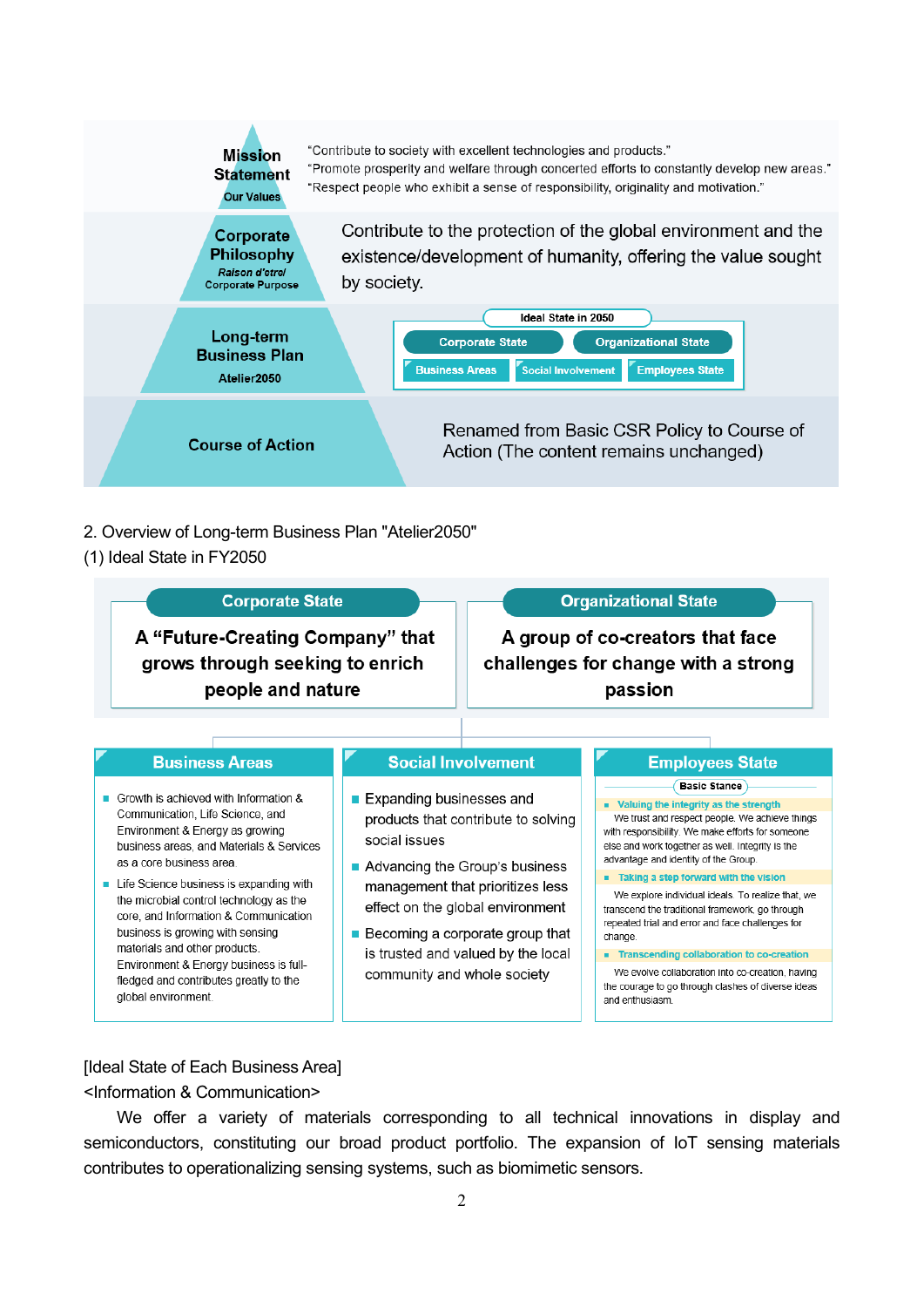#### <Life Science>

By establishing the microbial control technology, we operationalize medical materials and microbial materials in addition to microbial agrochemicals, and those businesses contribute to solving diverse social issues. The agricultural business area is expanding by providing chemical and microbial agrochemicals with high safety and extremely low environmental load. In the veterinary medicine business area, we commercialize multiple types of veterinary pharmaceuticals. In the healthcare business area, adding to the drug discovery anchored in oligonucleotide, peptide, and small molecule therapeutics, we offer specific products and services for various medical means, such as microbiome-based and cellular therapies.

#### <Environment & Energy>

A novel business area grows with fuel cell materials, gas separation membrane materials, and other materials indispensable for achieving carbon neutrality.

#### <Materials & Services>

A stable revenue basis is established by acquiring competitiveness through shifting to high valueadded products and adapting to social changes.



### (2) Overview of Basic Strategies

- 1) Deeply exploit and expand business areas
	- i. Information & Communication

We develop materials for the growing next-generation display to join that market. We also provide materials compatible with the evolving semiconductor technologies and enter into new businesses, such as the sensing area and photo-functional material market.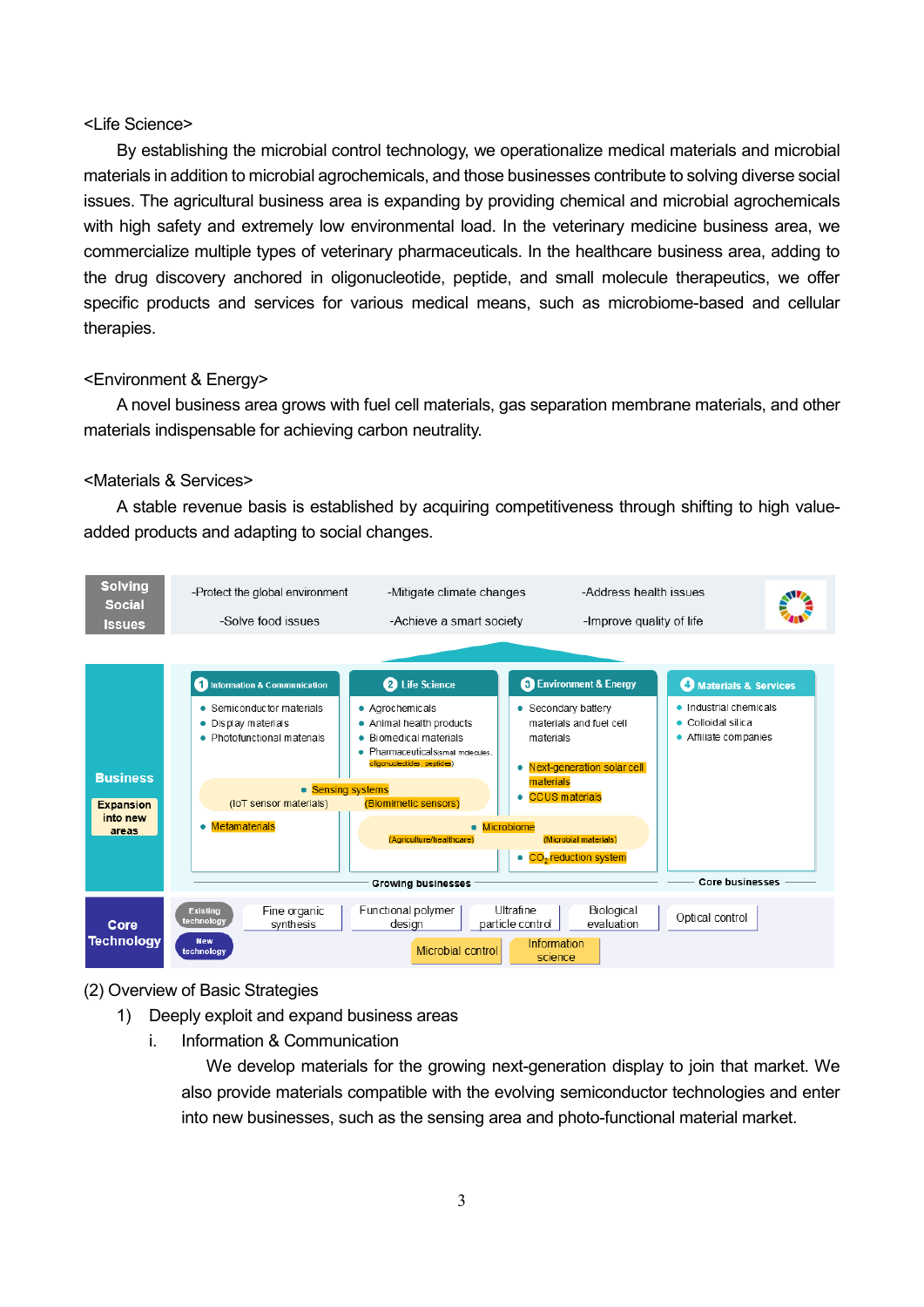### ii. Life Science

We join the business/market of microbial agrochemicals and enter into the healthcare and environment-related areas by utilizing microbial control technology.

iii. Environment & Energy

We develop materials related to batteries/cells that contribute to solving environmental issues, renewable energy materials, and CCUS\* materials.

\*CCUS=Carbon dioxide Capture, Utilization, and Storage

### 2) Pursue sustainable management further

i. Attain the "Nissan Chemical Sustainable Agenda\*" and expand product/service lines specified in the Agenda

We formulate the "Nissan Chemical Sustainable Agenda" to achieve a sustainable society and to sustainably enhance our corporate value. In concrete terms, we list specific products and services which help solve social issues and set the "Key Performance Indicator (KPI)". By extending the sales and expanding the breadth of those products and services, we seek out the Group's social value.

\*Agenda=Issues to address and plan to implement

ii. Achieve carbon neutrality (SCOPE1+2)

We achieve carbon neutrality by changing raw materials and fuels, promoting energy savings, adopting renewable energy, using carbon offset fuels, introducing the carbon credit system, and taking other related measures.

iii. Cultivate a corporate culture where the future is co-created

We establish and operate a personnel system that integrates personnel with diverse values, attracting all the personnel to work under that system.

We cultivate human resources capable of grasping up-to-date information and clients' needs and bridging internal and external business environments to create to-be-dedicated future businesses passionately. Also, we establish and operate systems and foundations to foster such human resources.

3) Renovate management and business foundations

We accelerate the value-creation process by utilizing digital technology.

- i. We fuse virtual and physical space and by using AI analysis, increase the speed of the creation process of values.
- ii. We utilize digitalization, automatization, and robotization to focus on creative work.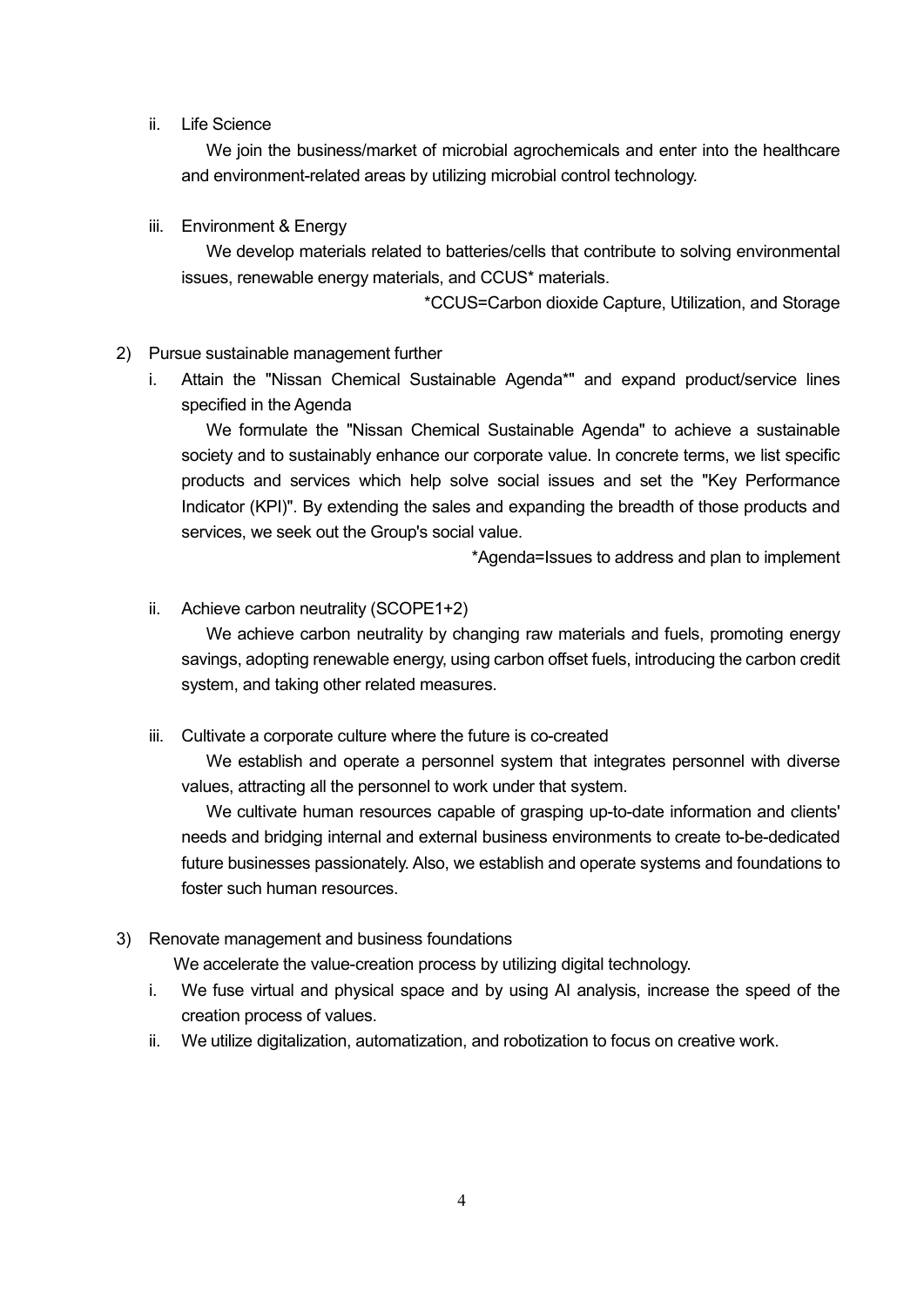### 3. Overview of Mid-term Business Plan "Vista2027"

It is a six-year plan starting in FY2022 as the first year. The first three years from FY2022 to FY2024 are "Stage I", and the second three years from FY2025 to FY2027 are "Stage II".

#### (1) Ideal State in FY2027

"While existing businesses are robustly driving the business performance, new core technologies\* are consistently acquired for expanding and enhancing business areas"

"Organized sustainability-related initiatives are promoted and related information is offered internally and externally"

"As the digital foundation is being established, business activities are conducted based on the latest information on clients and markets"

\* Microbial control and information science

|                 |                              |        |         |        | (¥Billion) |
|-----------------|------------------------------|--------|---------|--------|------------|
|                 |                              | FY2021 | FY2022  | FY2024 | FY2027     |
|                 |                              | Actual | Outlook | Plan   | Plan       |
| <b>Sales</b>    | Chemicals                    | 37.6   | 38.6    | 37.6   | 40.1       |
|                 | <b>Performance Materials</b> | 81.7   | 89.9    | 102.9  | 117.2      |
|                 | Agrochemicals                | 65.8   | 72.9    | 77.8   | 82.3       |
|                 | Healthcare*1                 | 6.6    | 5.9     | 7.2    | 11.5       |
|                 | Others $*2$                  | 16.3   | 11.7    | 29.5   | 33.9       |
|                 | Planning and Development*3   | 0.0    | 0.0     | 1.3    | 4.4        |
|                 | Total                        | 208.0  | 219.0   | 255.0  | 285.0      |
| <b>OP</b>       | Chemicals                    | 3.8    | 2.2     | 3.5    | 3.9        |
|                 | <b>Performance Materials</b> | 27.7   | 30.5    | 32.1   | 38.0       |
|                 | Agrochemicals                | 18.3   | 19.5    | 21.7   | 21.0       |
|                 | Healthcare*1                 | 0.9    | 2.1     | 2.1    | 4.3        |
|                 | Others $*^2$                 | 0.3    | $-0.8$  | $-0.9$ | $-0.2$     |
|                 | Planning and Development*3   | $-3.4$ | $-5.2$  | $-4.7$ | $-4.7$     |
|                 | Total                        | 51.0   | 53.5    | 58.5   | 67.0       |
| Ordinary Income |                              | 53.7   | 54.1    | 59.5   | 68.0       |
| Net Income      |                              | 38.8   | 39.6    | 44.0   | 50.0       |

#### (2) Financial Targets

Exchange Rates (¥/\$) FY2022 : ¥115 (First half); ¥115 (Second half)

FY2023~ : ¥110

\*1: Actual results for FY2021 are the figure of "Pharmaceuticals" segment.

\*2: "Others" includes Planning& Development Division, Trading, Others, and Adjustment segments.

\*3: The figures of "Planning and Development" are internal figures of "Others".

Impact of organizational reformation on April 1, 2022

(Impact of the transfer of the R&D expenses to Planning and Development Division)

FY2022; ¥1.45 billion, FY2024; ¥1.26 billion, FY2022; ¥1.27 billion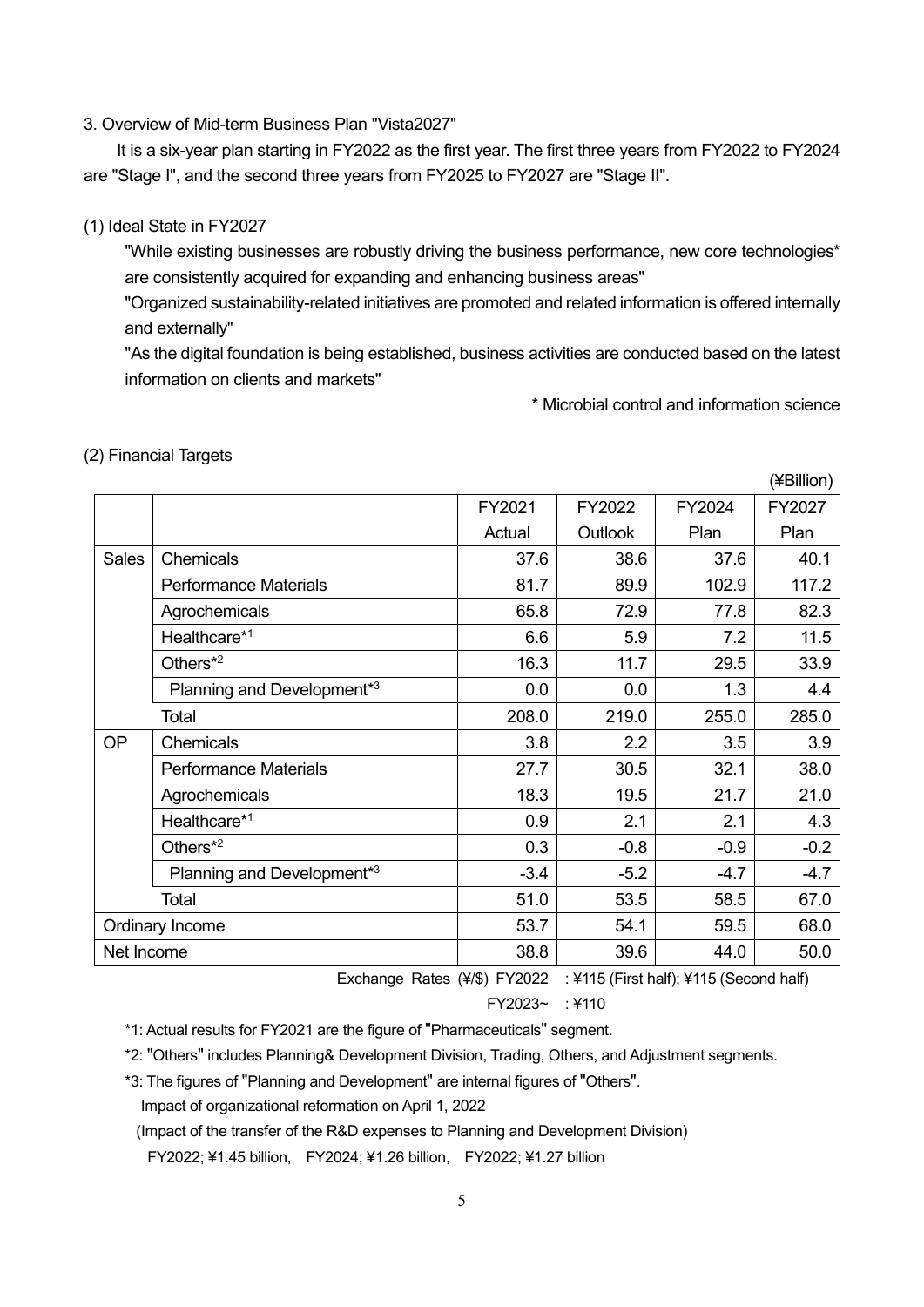### (3) R&D Expenses and Capex (¥Billion)



### (4) Basic Strategies

1) Deeply exploit business areas and increase marketing ability

We strive to enhance our R&D capability and improve our planning ability, towards the realization of the ideal state in FY2050.

- i. Refine existing core technologies and deeply exploit and expand development areas
- ii. Incubate new core technologies (microbial control and information science)
- iii. Enhance marketing power and planning ability
- 2) Promote sustainable management

We foster our efforts and propel measures for sustainability and facilitate offering sustainability-related information internally and externally.

- i. Set up "Sustainability Promotion & IR Department" and propel related measures in an organized approach
- ii. Enhance committee activities (such as intensifying company-wide efforts by setting up the Sustainability Promotion Committee and section meetings)

### 3) Strengthen the creation and co-creation process of values

We propel building our business foundations and environment that help mutual communication and improvement in efficiency and facilitate the creation and co-creation of new values.

- i. Revamp the existing personnel system and human resource development for attaining business strategies
- ii. Set up "Digital Transformation Department" and facilitate digital transformation (DX) and business foundation renovation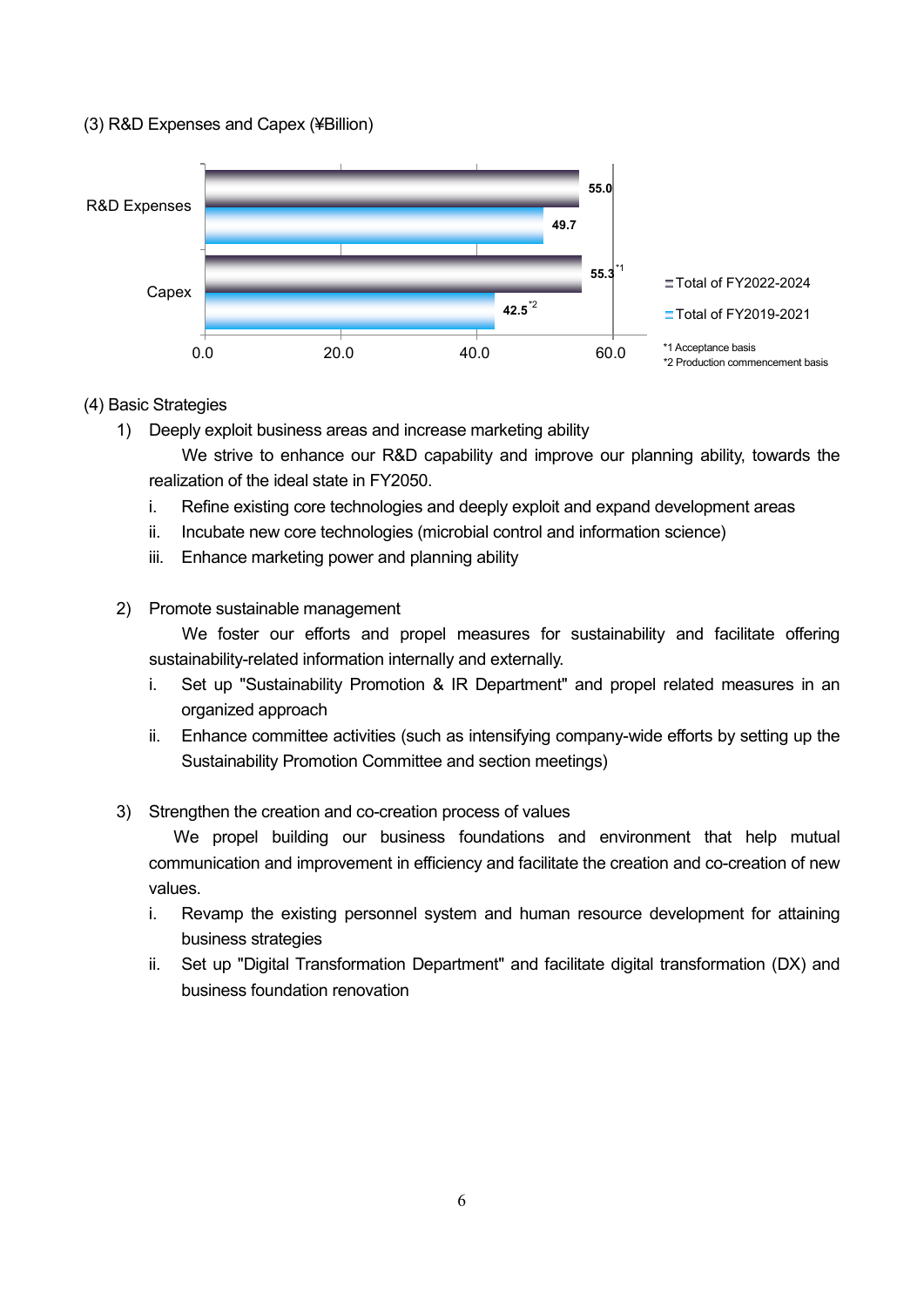4) Expand market shares and profits of existing businesses

To extend the sales of existing products that are the sources of growth and develop new products consistently, we strive to maintain and improve the foundations for the manufacturing, research and development, and other processes for existing businesses and reduce the cost of existing products.

- i. Chemicals
	- Improve the profitability of ammonia-related business after the withdrawal from the melamine business
	- ◆ Expand the sales of high-purity sulfuric acid
	- Expand the sales and improve the profitability of cyanuric acid and "HI-LITE"
	- ◆ Develop business of "Venus Oilclean", a microorganism formulation
- ii. Performance Materials
	- $\blacklozenge$  Improve existing products and expand their applications
	- ◆ Reinforce and increase manufacturing facilities and other facilities
	- ◆ Develop and launch new products onto the market
	- $\blacklozenge$  Improve the profitability of the inorganic material (inorganic colloid)business
- iii. Agrochemicals
	- Continue to expand the sales of "GRACIA" etc. and to enhance our respective marketing efforts for large-scale farmers and agricultural corporations, and general consumers
	- Conduct steady development of NC-653 (novel herbicide) and NC-656 (novel herbicide) and create new pipelines
	- ◆ Establish a biological research team
- iv. Healthcare
	- $\blacklozenge$  Healthcare: Concentrate investment in the oligonucleotide therapeutics area; commercialize and expand the sales of medical materials (biointerface control materials, cosmetic materials, etc.)
	- Custom Chemicals: Strengthen the existing business model; be oriented in joint development (peptides, etc.)
- (5) Key Performance Indicators (KPI)
	- 1) Financial indicators (FY2022-FY2027)

| OP margin             | Above 20%                            |
|-----------------------|--------------------------------------|
| <b>ROE</b>            | Above 18%                            |
| Dividend Payout Ratio | 55% (Increased from 44.9% in FY2021) |
| Total Payout Ratio    | 75%                                  |

2) Non-financial indicators (FY2027)

| Nissan Chemical Sustainable Agenda                       | Maintain at least 55% |  |
|----------------------------------------------------------|-----------------------|--|
| (total sales of products and services that contribute to |                       |  |
| solving social issues/consolidated net sales)            |                       |  |